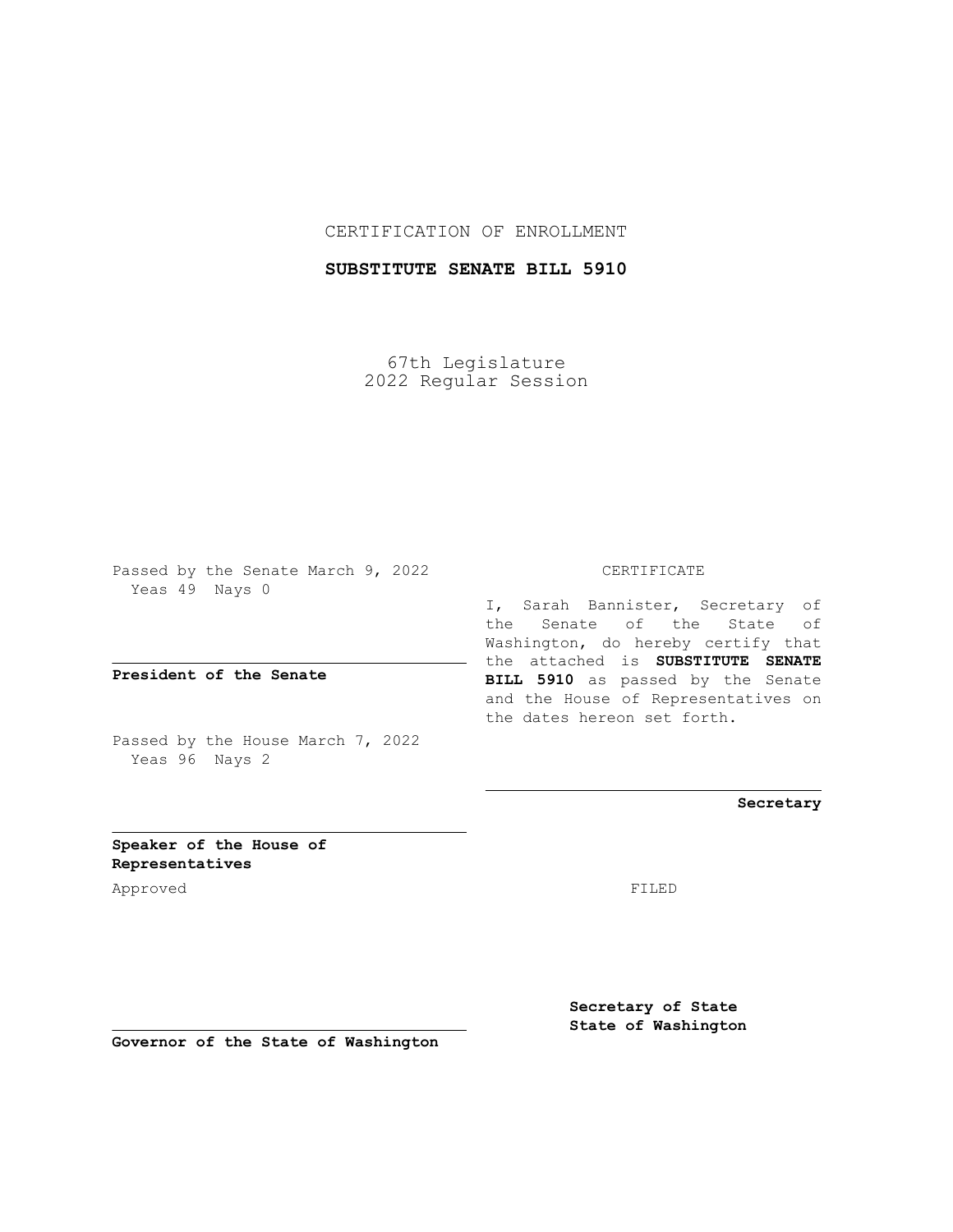#### **SUBSTITUTE SENATE BILL 5910**

AS AMENDED BY THE HOUSE

Passed Legislature - 2022 Regular Session

## **State of Washington 67th Legislature 2022 Regular Session**

**By** Senate Environment, Energy & Technology (originally sponsored by Senators Carlyle, Billig, Conway, Hawkins, Hunt, Mullet, Saldaña, and Stanford)

READ FIRST TIME 02/03/22.

 AN ACT Relating to accelerating the availability and use of renewable hydrogen in Washington state; amending RCW 82.08.816, 82.12.816, 82.29A.125, 54.04.190, and 35.92.050; adding new sections to chapter 43.330 RCW; adding a new section to chapter 84.40 RCW; 5 adding a new section to chapter 80.28 RCW; creating new sections; and 6 declaring an emergency.

7 BE IT ENACTED BY THE LEGISLATURE OF THE STATE OF WASHINGTON:

 NEW SECTION. **Sec. 1.** INTENT AND FINDINGS. (1) The legislature finds that while hydrogen fuel has been used in a variety of 10 applications in the state, the source of hydrogen has been derived from fossil fuel feedstocks, such as natural gas. Hydrogen is an essential building block and energy carrier molecule that is necessary in the production of conventional and renewable fuels and a valuable decarbonization tool when used in sectors such as marine, aviation, steel, aluminum, and cement, as well as surface transportation including heavy-duty vehicles, such as transit, trucking, and drayage equipment. Hydrogen can be a carbon-free fuel with an energy per unit mass that is three to four times greater than jet fuel, whose energy can be extracted either through thermochemical (combustion) or electrochemical (fuel cell) processes. In both cases, 21 the only by-product is water, instead of the greenhouse gases and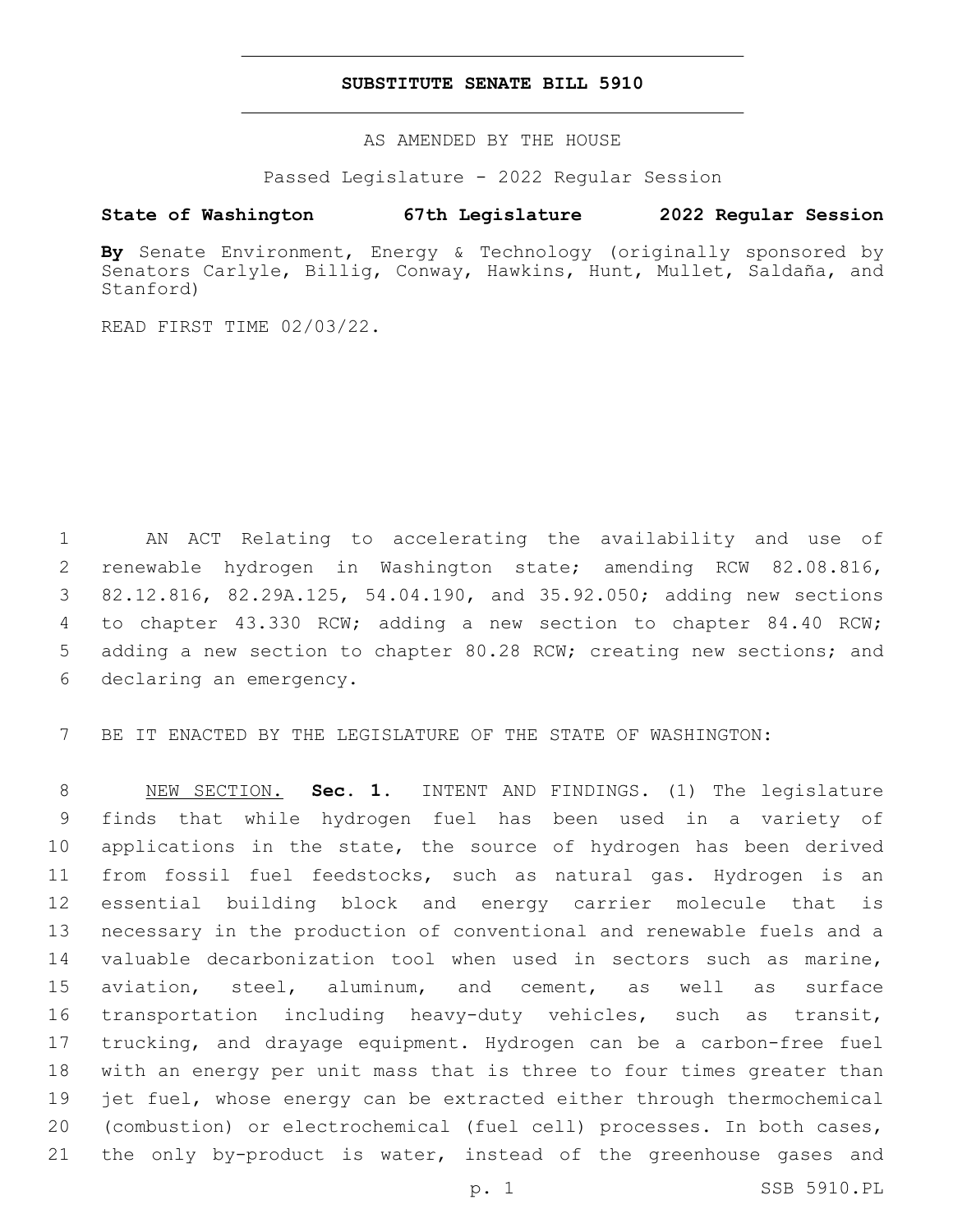other conventional and toxic pollutants that are emitted from using 2 fossil fuels.

 (2) The legislature further finds that the use of renewable hydrogen and hydrogen produced from carbon-free feedstocks through electrolysis is an essential tool to a clean energy ecosystem and emissions reduction for challenging infrastructure needs. Clean hydrogen fuel can be produced or "charged" closer to the generation of the electricity when the electrical supply grid has surplus energy, at times of low electricity use, such as evenings, then made available at times of higher need and convenient locations, such as fueling stations, avoiding the need to build or upgrade larger electrical infrastructure, including distribution systems, to meet 13 higher peak demand for electricity.

 (3) Therefore, the legislature intends by this act to establish policies and a framework for the state to become a national and global leader in the production and use of these hydrogen fuels. This act will create an office of renewable fuels to: Promote partnerships among industrial, transportation, agriculture, and commercial interests as well as fuel producers, the technology research sector, and public sector agencies; identify barriers to and opportunities for market development; provide greater clarity and certainty in regulatory and siting standards; provide incentives and financial assistance in the deployment of hydrogen fuel infrastructure; support a clean and just energy transition; help create good quality, clean energy jobs; and improve air quality in degraded areas, particularly in communities that have borne disproportionate levels of air 27 pollution from the combustion of fossil fuels.

# **Part 1 OFFICE OF RENEWABLE FUELS**

 NEW SECTION. **Sec. 101.** A new section is added to chapter 43.330 31 RCW to read as follows:

 The definitions in this section apply throughout sections 102, 103, and 104 of this act unless the context clearly requires otherwise.34

(1) "Department" means the department of commerce.

 (2) "Green electrolytic hydrogen" means hydrogen produced through electrolysis and does not include hydrogen manufactured using steam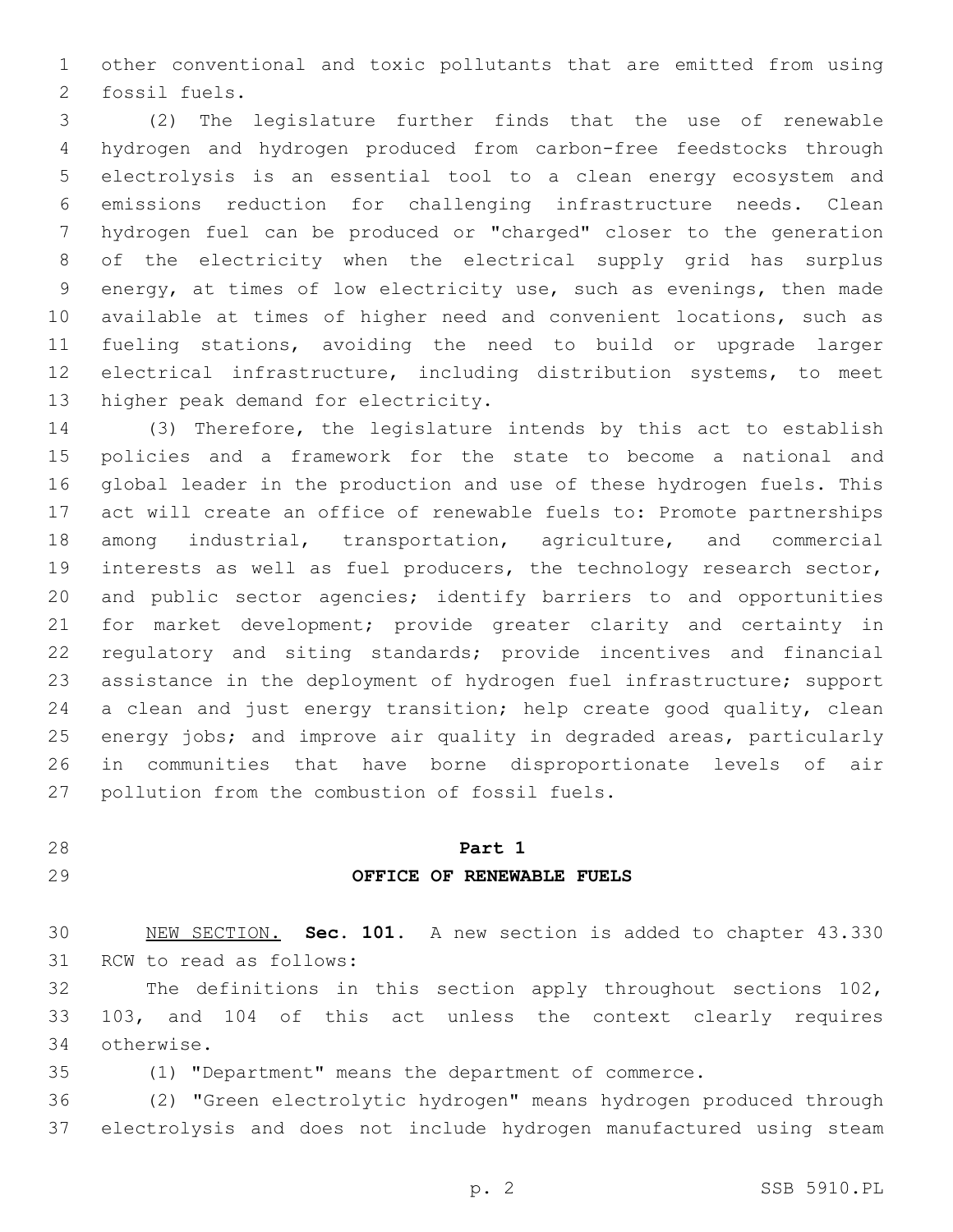reforming or any other conversion technology that produces hydrogen 2 from a fossil fuel feedstock.

 (3) "Office" means the statewide office of renewable fuels established in section 102 of this act.4

 (4) "Overburdened communities" has the same meaning as defined in 6 RCW 70A.02.010.

 (5) "Renewable fuel" means fuel produced using renewable 8 resources and includes renewable hydrogen.

 (6) "Renewable hydrogen" has the same meaning as defined in RCW 10 54.04.190.

 (7) "Renewable resource" has the same meaning as defined in RCW 12 19.405.020.

 NEW SECTION. **Sec. 102.** A new section is added to chapter 43.330 14 RCW to read as follows:

 (1) The statewide office of renewable fuels is established within the department. The office shall report to the director of the department. The office may employ staff as necessary to carry out the office's duties as prescribed by this act, subject to the availability of amounts appropriated for this specific purpose.

 (2) The purpose of the office is to leverage, support, and 21 integrate with other state agencies to:

 (a) Accelerate comprehensive market development with assistance along the entire life cycle of renewable fuel projects;

 (b) Support research into and development and deployment of renewable fuel and the production, distribution, and use of renewable and green electrolytic hydrogen and their derivatives, as well as product engineering and manufacturing relating to the production and 28 use of such hydrogen and its derivatives;

 (c) Drive job creation, improve economic vitality, and support 30 the transition to clean energy;

 (d) Enhance resiliency by using renewable fuels and green electrolytic hydrogen to support climate change mitigation and 33 adaptations; and

 (e) Partner with overburdened communities to ensure communities equitably benefit from renewable and clean fuels efforts.

 NEW SECTION. **Sec. 103.** A new section is added to chapter 43.330 37 RCW to read as follows:

(1) The office shall:38

p. 3 SSB 5910.PL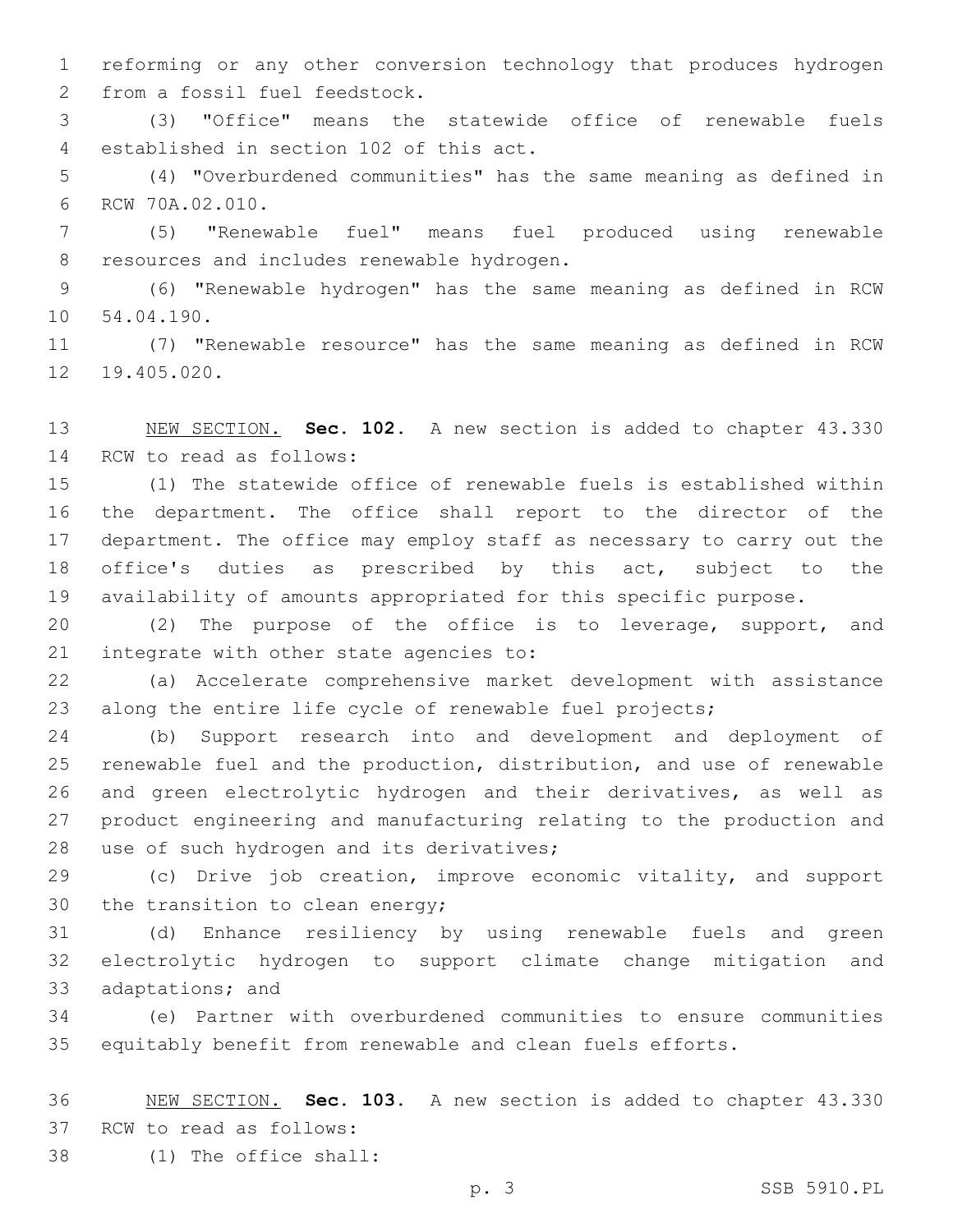(a) Coordinate with federally recognized tribes, local government, state agencies, federal agencies, private entities, the state's public four-year institutions of higher education, labor unions, and others to facilitate and promote multi-institution collaborations to drive research, development, and deployment efforts in the production, distribution, and use of renewable fuels including, but not limited to, green electrolytic hydrogen;

 (b) Review existing renewable fuels and green electrolytic 9 hydrogen initiatives, policies, and public and private investments;

 (c) Consider funding opportunities that provide for the coordination of public and private funds for the purposes of developing and deploying renewable fuels and green electrolytic 13 hydrogen;

 (d) Assess opportunities for and barriers to deployment of renewable fuels and green electrolytic hydrogen in hard to 16 decarbonize sectors of the state economy;

 (e) Request recommendations from the Washington state association of fire marshals regarding fire and other safety standards adopted by the United States department of energy and recognized national and international fire and safety code development authorities regarding 21 renewable fuels and green electrolytic hydrogen;

 (f) By December 1, 2023, develop a plan and recommendations for consideration by the legislature and governor on renewable fuels and green electrolytic hydrogen policy and public funding including, but not limited to, project permitting, state procurement, and pilot 26 projects; and

 (g) Encourage new and support existing public-private partnerships to increase coordinated planning and deployment of 29 renewable fuels and green electrolytic hydrogen.

 (2) The office may take all appropriate steps to seek and apply for federal funds for which the office is eligible, and other grants, and accept donations, and must deposit these funds in the renewable fuels accelerator account created in section 104 of this act.

 (3) In carrying out its duties, the office must collaborate with 35 the department, the department of ecology, the department of transportation, the utilities and transportation commission, electric utilities in Washington state, the Washington State University extension energy program, and all other relevant state agencies. The office must also consult with and seek to involve federally recognized tribes, project developers, labor and industry trade

p. 4 SSB 5910.PL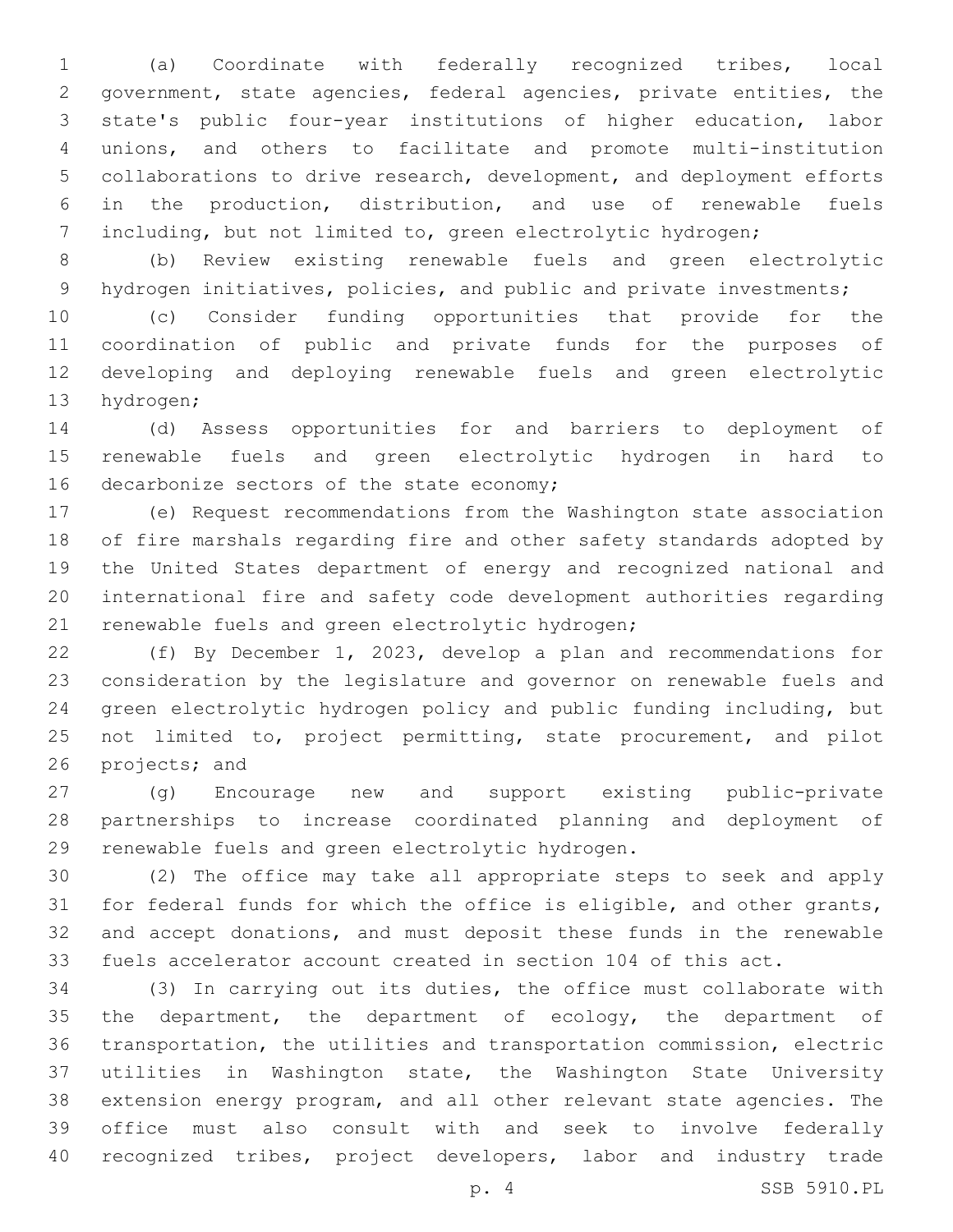groups, and other interested parties, in the development of policy 2 analysis and recommended programs or projects.

 (4) The office may cooperate with other state agencies in compiling data regarding the use of renewable fuels and green electrolytic hydrogen in state operations, including motor vehicle fleets, the state ferry system, and nonroad equipment.

 NEW SECTION. **Sec. 104.** A new section is added to chapter 43.330 8 RCW to read as follows:

 The renewable fuels accelerator account is created in the state treasury. Revenues to the account consist of appropriations made by the legislature, federal funds, gifts or grants from the private 12 sector or foundations, and other sources deposited in the account. Moneys in the account may be spent only after appropriation. Expenditures from the account may be used only for purposes designated in sections 102, 103, and 201 of this act. Only the director or the director's designee may authorize expenditures from 17 the account.

# **Part 2**

# **FEDERAL FUNDING**

 NEW SECTION. **Sec. 201.** (1)(a) The legislature finds that the federal infrastructure investment and jobs act, P.L. 117-58, provides \$8,000,000,000 over five years to support the development of regional clean hydrogen hubs. The federal infrastructure investment and jobs act requires the United States secretary of energy to establish a program to fund at least four regional hubs to aid in achieving a hydrogen fuel production carbon intensity standard provided in that 27 legislation; to demonstrate the production, processing, delivery, storage, and end use of hydrogen; and that can be developed into a national network to facilitate a clean hydrogen economy. The federal infrastructure investment and jobs act requires the secretary of energy to select regional hubs that demonstrate a diversity of feedstocks, a diversity of end uses, and a diversity of geographic regions of the country. The federal infrastructure investment and jobs act requires the secretary of energy to solicit proposals for regional hubs by May 15, 2022, and to make selections of the hubs within one year after the deadline for submission of proposals.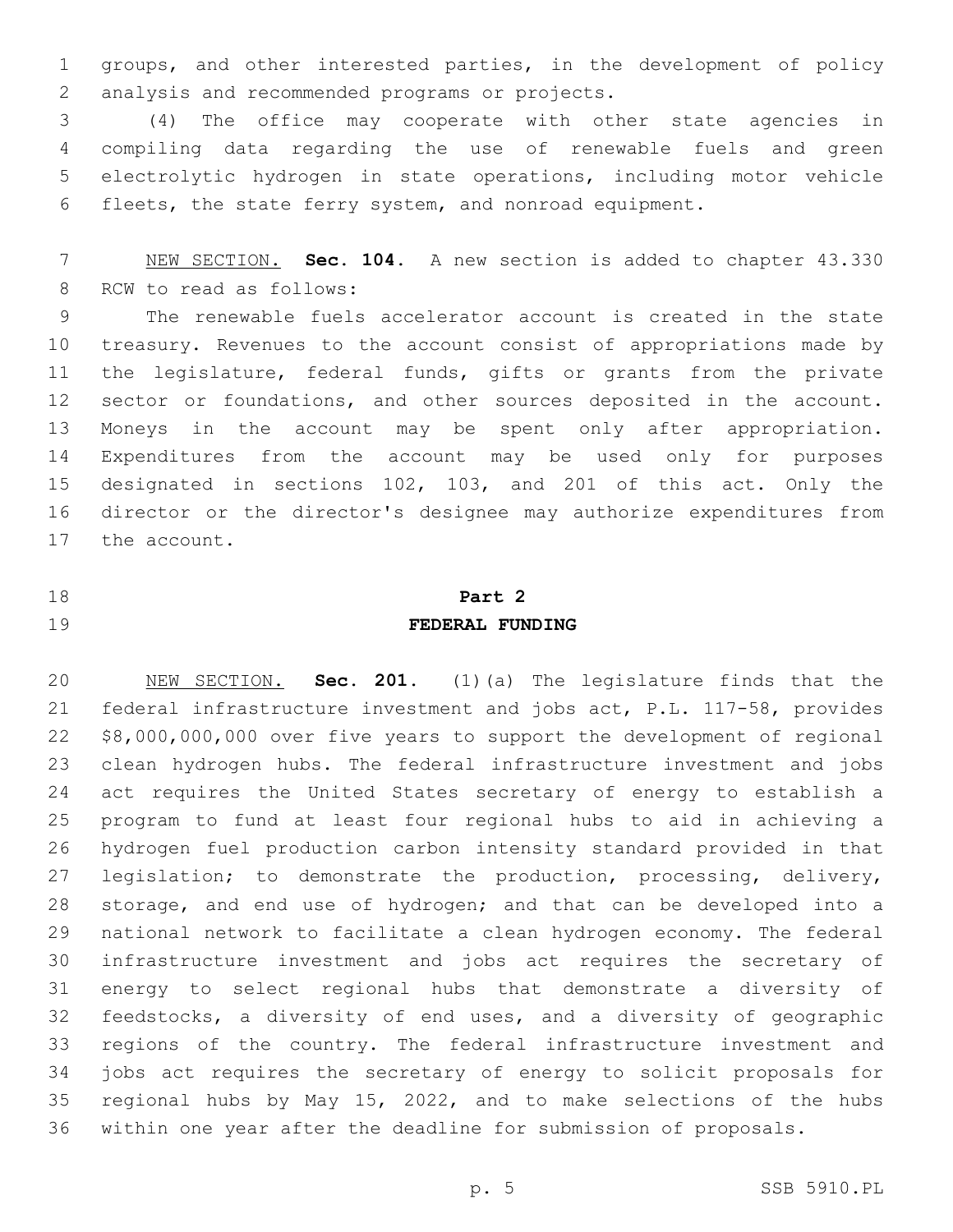(b) The legislature further finds that Washington state is strongly positioned to develop a regional clean energy hub meeting the criteria of the federal infrastructure investment and jobs act 4 because the state:

 (i) Has adopted a state energy strategy that recognizes hydrogen as an integral part of the state's decarbonization pathway;

 (ii) Has an abundance of low cost, low carbon, reliable electricity as the primary energy resource for production of clean 9 hydrogen;

 (iii) Already has under construction the nation's first renewable hydrogen electrolyzer and has several hydrogen fueling facilities as well as production facilities in planning and design phases;

 (iv) Has multiple manufacturers designing, engineering, and manufacturing fuel cell electric engines and zero-emission vehicles, 15 vessels, and airplanes;

 (v) Has numerous industrial, maritime, and freight shipping concerns that are moving toward cleaner fuels and that would help provide demand for hydrogen, as well as state and local governments 19 currently considering hydrogen uses;

 (vi) Has a demonstrated track record of building partnerships across the public and private sector to advance clean energy 22 technologies;

 (vii) Has policies in place supporting and engaging overburdened communities, including the healthy environment for all act, which will facilitate alignment with the justice40 initiative; and

 (viii) Has policies, including tax incentives, that support high 27 labor standards in clean energy production.

 (c) The legislature further finds that the state may help to promote and strengthen applications for regional hydrogen hub federal funding through state funding assistance to support a timely and competitive application to the United States department of energy by a public-private partnership entity that leverages private sector leadership and is composed of multiple interests, including public and private project developers, manufacturers and end users, research institutions, academia, government, and communities around the state.

 (2) Subject to amounts appropriated for this specific purpose, the director of the department of commerce must provide support to a public-private partnership entity as described in subsection (1)(c) of this section, which may include department staff support and 40 direct funding. The entity should: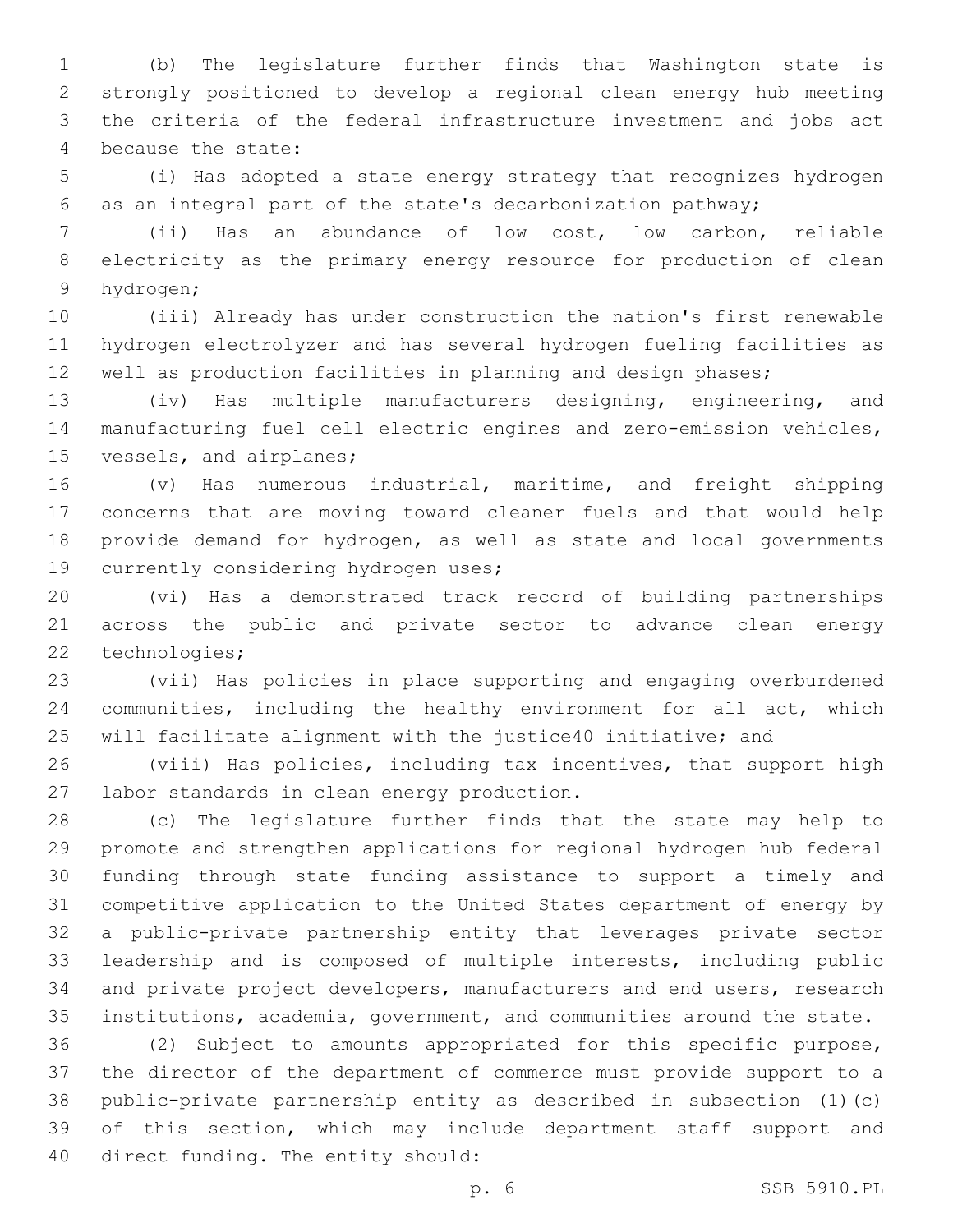(a) Agree to prepare a timely and responsive application for federal funding to develop a regional clean hydrogen hub in Washington state, consistent with the requirements of the federal application process and the policies and strategy of the state of 5 Washington;

 (b) Demonstrate meaningful engagement with a range of entities across the state, including federally recognized tribes, labor unions, and communities around the state including overburdened 9 communities, in the development of a hydrogen hub;

 (c) Include entities that provide training and expand employment opportunities for the hydrogen workforce, including labor organizations, institutions of higher education, community and technical colleges, and vocational institutions; and

 (d) Include specific commitments, as required by the federal application, from industries, transportation agencies, utilities, and other public and private sector entities to assist in funding the application and to develop plans to either construct infrastructure for or to incorporate, or both, the production, distribution, and end use of renewable hydrogen and green electrolytic hydrogen fuels into 20 their transition to cleaner energy.

 (3) In addition to the assistance in applying for federal funding provided through subsection (2) of this section, the legislature intends that the state fully support a regional clean energy hub in the state, including further direct financial assistance in developing the hub and the acquisition of hydrogen fuels for state 26 agency and local government uses.

### **Part 3**

# **VALUATION OF PROPERTY RELATED TO RENEWABLE ENERGY**

 NEW SECTION. **Sec. 301.** A new section is added to chapter 84.40 30 RCW to read as follows:

 (1) It is the policy of this state to promote the development of renewable energy projects to support the state's renewable energy 33 goals.

 (2) The department must publish guidance, in cooperation with industry stakeholders, to advise county assessors when appraising renewable energy facilities for determining true and fair value, in accordance with RCW 84.40.030. This guidance must include a cost-based appraisal method, and the development of industry-specific

p. 7 SSB 5910.PL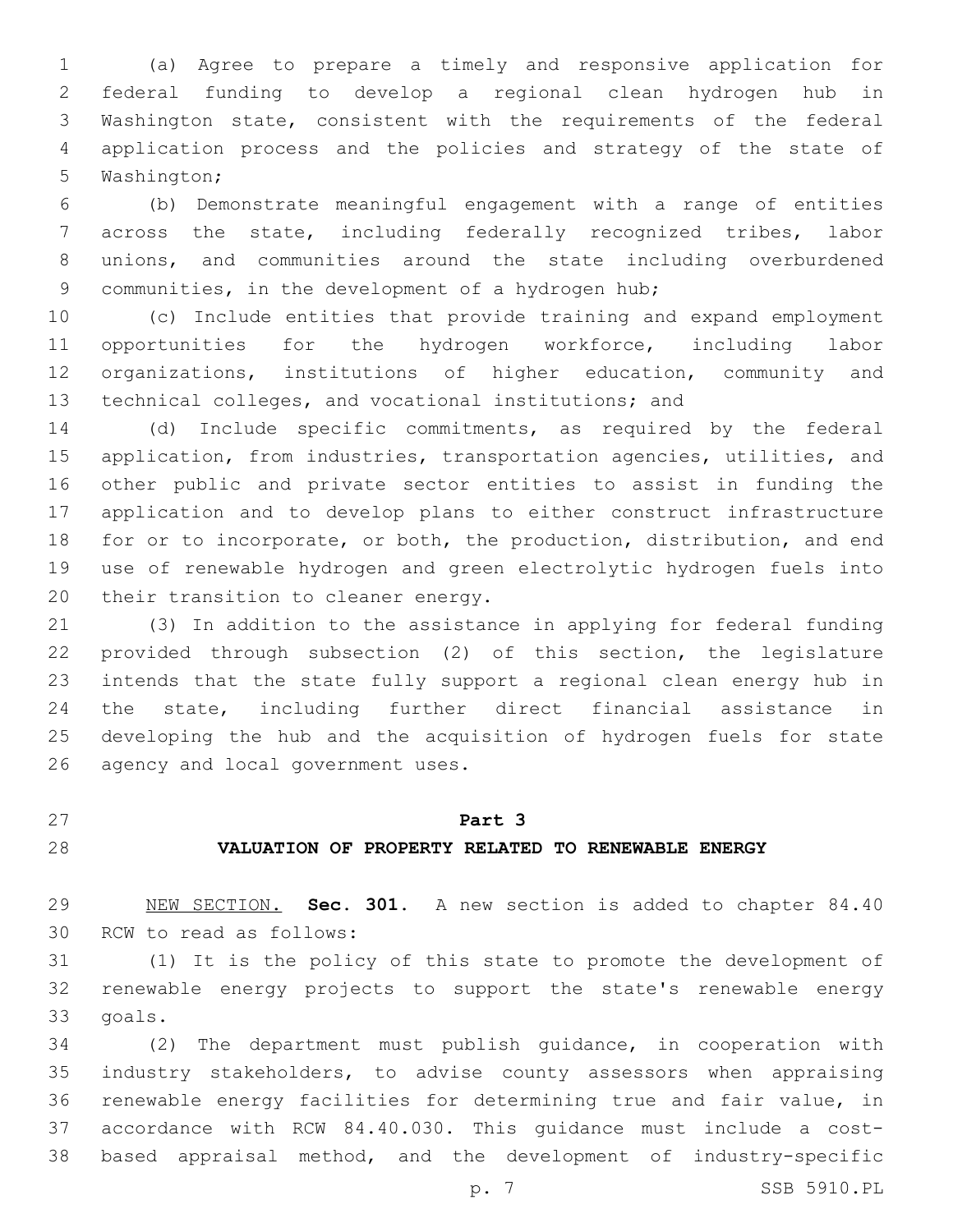valuation tables for the following types of renewable energy 2 property:

 (a) A cost-based appraisal method and industry-specific valuation tables for equipment used to generate solar power must be published by January 1, 2023, for property taxes levied for collection in 6 calendar year 2024;

 (b) A cost-based appraisal method and industry-specific valuation tables for equipment used to generate wind power must be published by January 1, 2023, for property taxes levied for collection in calendar 10 year 2024; and

 (c) A cost-based appraisal method and industry-specific valuation tables for equipment used to store electricity must be published by January 1, 2024, for property taxes levied for collection in calendar 14 year 2025.

 (3) County assessors must refer to this guidance, including cost- based appraisal method and industry-specific valuation tables, when valuing renewable energy property but may also consider one or more additional valuation methods in determining the true and fair value of a property when there is a compelling reason to do so.

 (4) For the purposes of this section, "renewable energy property" means property that uses solar or wind energy as the sole fuel source for the generation of at least one megawatt of nameplate capacity, alternating current, and all other equipment and materials that comprise the property, including equipment used to store electricity from the property to be released at a later time. "Renewable energy property" does not include any equipment or materials attached to a 27 single-family residential building.

#### **Part 4**

# **EXPANDING THE PRODUCTION, DISTRIBUTION, AND USE OF HYDROGEN NOT PRODUCED FROM A FOSSIL FUEL FEEDSTOCK**

 **Sec. 401.** RCW 82.08.816 and 2019 c 287 s 11 are each amended to 32 read as follows:

(1) The tax imposed by RCW 82.08.020 does not apply to:

 (a) The sale of batteries or fuel cells for electric vehicles, including batteries or fuel cells sold as a component of an electric 36 bus at the time of the vehicle's sale;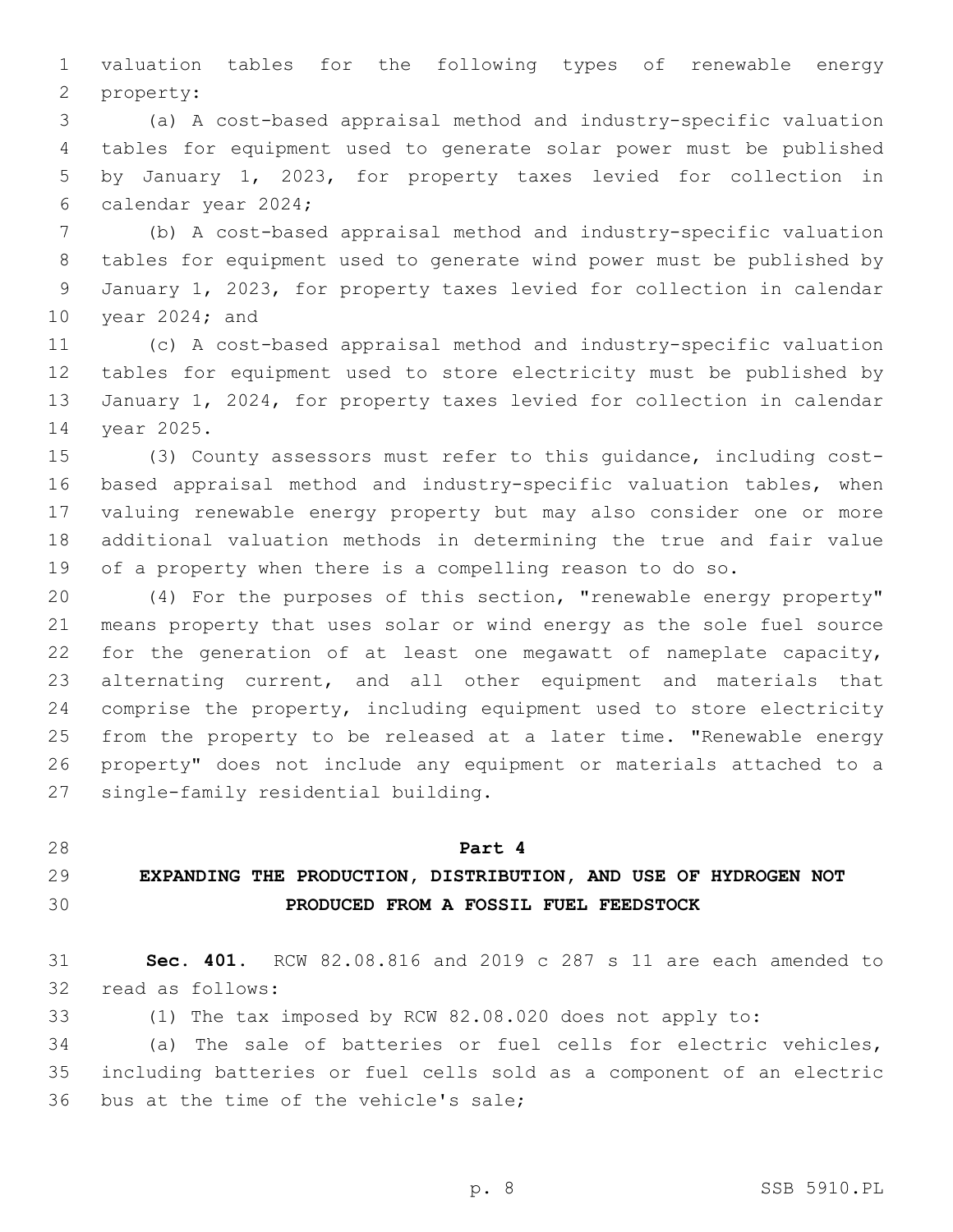(b) The sale of or charge made for labor and services rendered in respect to installing, repairing, altering, or improving electric 3 vehicle batteries or fuel cells;

 (c) The sale of or charge made for labor and services rendered in respect to installing, constructing, repairing, or improving battery or fuel cell electric vehicle infrastructure, including hydrogen 7 fueling stations;

 (d) The sale of tangible personal property that will become a component of battery or fuel cell electric vehicle infrastructure during the course of installing, constructing, repairing, or improving battery or fuel cell electric vehicle infrastructure; and

12 (e) The sale of zero emissions buses.

 (2) Sellers may make tax exempt sales under this section only if the buyer provides the seller with an exemption certificate in a form and manner prescribed by the department. The seller must retain a 16 copy of the certificate for the seller's files.

 (3) On the last day of January, April, July, and October of each year, the state treasurer, based upon information provided by the department, must transfer from the multimodal transportation account to the general fund a sum equal to the dollar amount that would otherwise have been deposited into the general fund during the prior calendar quarter but for the exemption provided in this section. Information provided by the department to the state treasurer must be 24 based on the best available data, except that the department may provide estimates of taxes exempted under this section until such time as retailers are able to report such exempted amounts on their 27 tax returns.

 (4) The definitions in this subsection apply throughout this section unless the context clearly requires otherwise.

 (a) "Battery charging station" means an electrical component assembly or cluster of component assemblies designed specifically to charge batteries within electric vehicles, which meet or exceed any standards, codes, and regulations set forth by chapter 19.28 RCW and consistent with rules adopted under RCW 19.27.540.

 (b) "Battery exchange station" means a fully automated facility that will enable an electric vehicle with a swappable battery to enter a drive lane and exchange the depleted battery with a fully charged battery through a fully automated process, which meets or exceeds any standards, codes, and regulations set forth by chapter 19.28 RCW and consistent with rules adopted under RCW 19.27.540.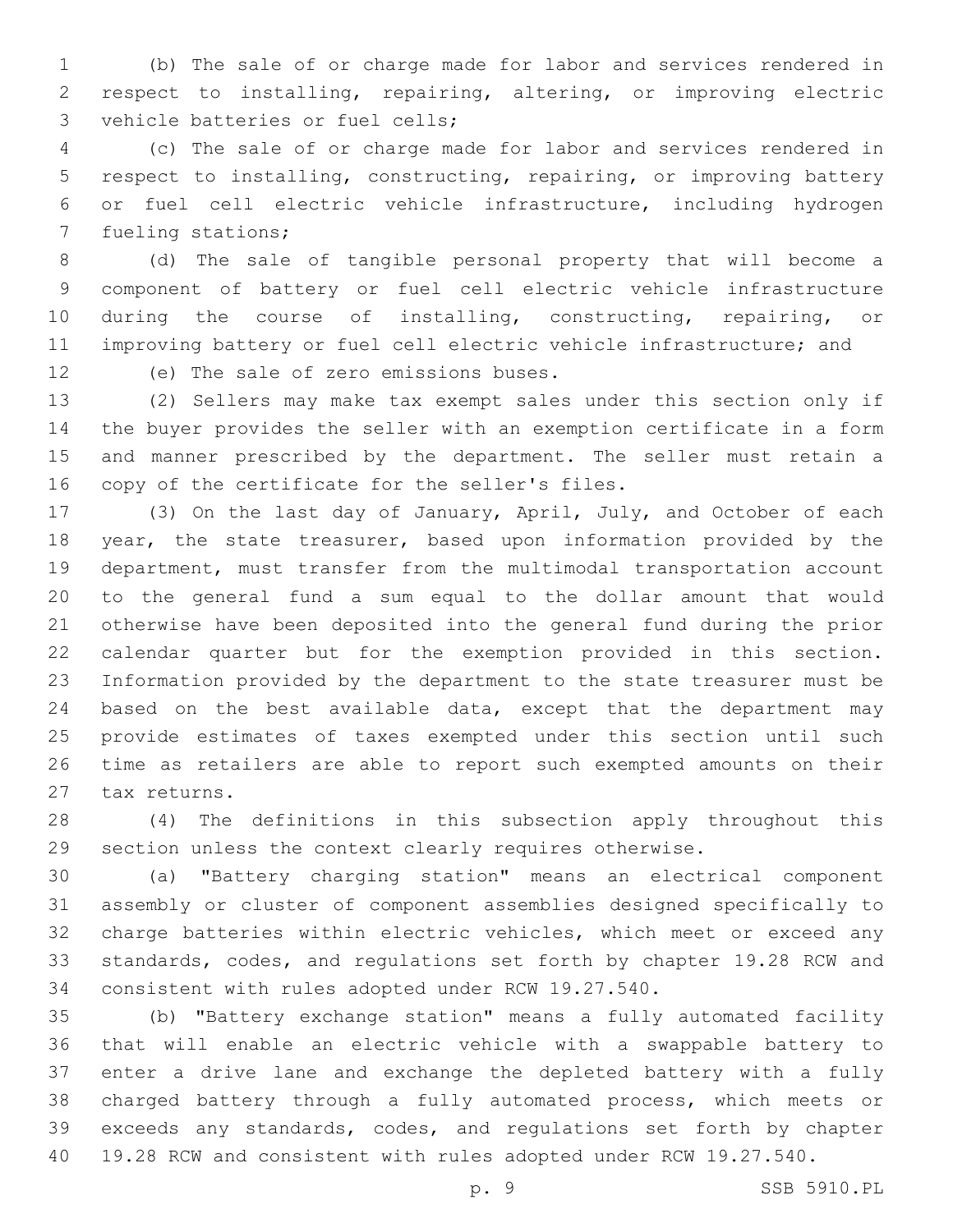(c) "Electric vehicle infrastructure" means structures, machinery, and equipment necessary and integral to support a battery or fuel cell electric vehicle, including battery charging stations, rapid charging stations, battery exchange stations, fueling stations that provide hydrogen for fuel cell electric vehicles, green electrolytic hydrogen production facilities, and renewable hydrogen 7 production facilities.

 (d) "Green electrolytic hydrogen" means hydrogen produced through electrolysis, and does not include hydrogen manufactured using steam 10 reforming or any other conversion technology that produces hydrogen from a fossil fuel feedstock.

 (e) "Rapid charging station" means an industrial grade electrical outlet that allows for faster recharging of electric vehicle batteries through higher power levels, which meets or exceeds any standards, codes, and regulations set forth by chapter 19.28 RCW and consistent with rules adopted under RCW 19.27.540.

17 (((e))) (f) "Renewable hydrogen" means hydrogen produced using renewable resources both as the source for hydrogen and the source 19 for the energy input into the production process.

 $((\text{#})\text{)}$  (g) "Renewable resource" means (i) water; (ii) wind; (iii) solar energy; (iv) geothermal energy; (v) renewable natural gas; (vi) renewable hydrogen; (vii) wave, ocean, or tidal power; (viii) biodiesel fuel that is not derived from crops raised on land cleared from old growth or first growth forests; or (ix) biomass 25 energy.

26 ( $(\overline{+q})$ ) (h) "Zero emissions bus" means a bus that emits no exhaust gas from the onboard source of power, other than water vapor. 28 (5) This section expires July 1, 2025.

 **Sec. 402.** RCW 82.12.816 and 2019 c 287 s 12 are each amended to 30 read as follows:

 (1) The tax imposed by RCW 82.12.020 does not apply to the use 32 of:

 (a) Electric vehicle batteries or fuel cells, including batteries or fuel cells sold as a component of an electric bus at the time of 35 the vehicle's sale;

 (b) Labor and services rendered in respect to installing, repairing, altering, or improving electric vehicle batteries or fuel 38 cells;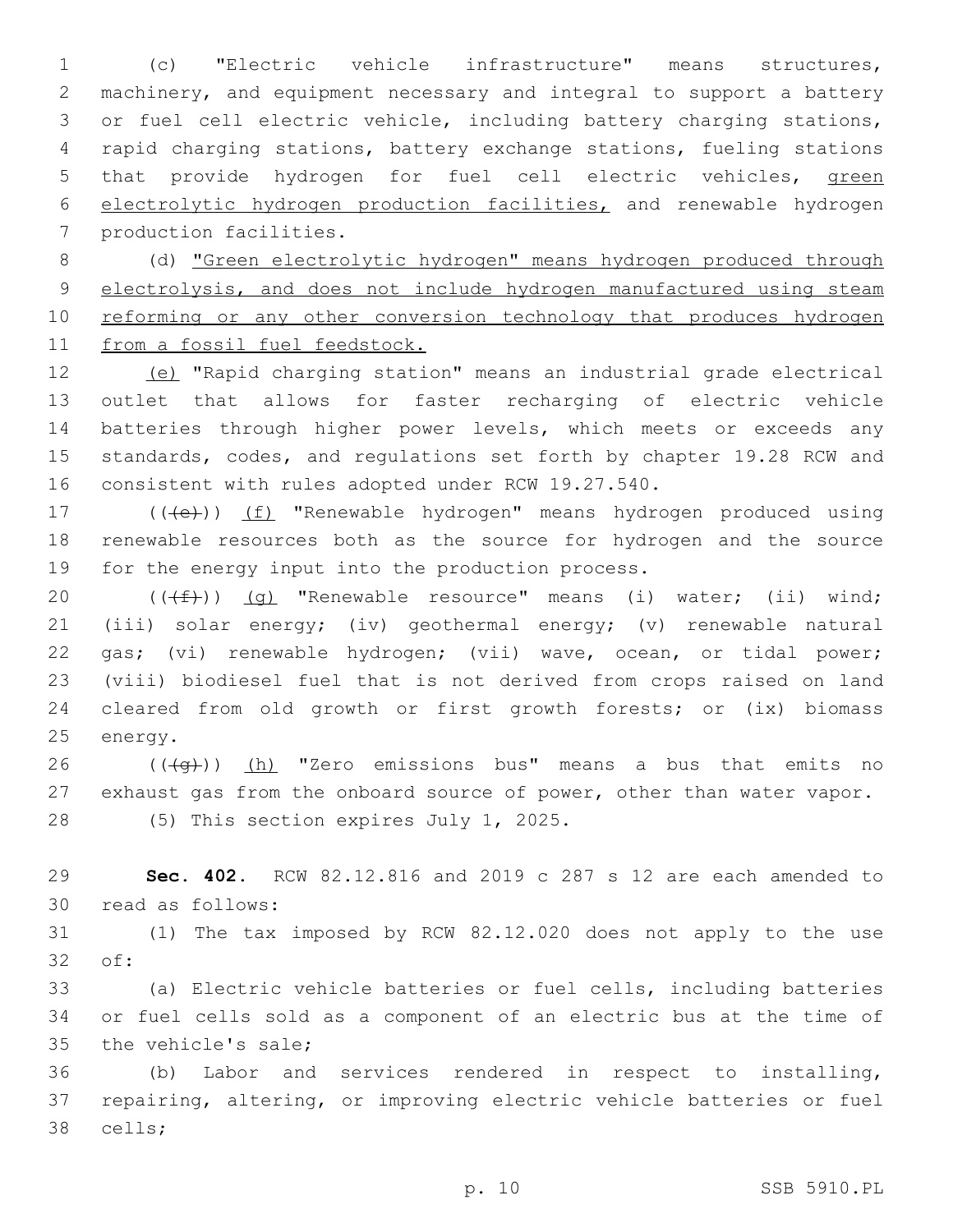(c) Tangible personal property that will become a component of battery or fuel cell electric vehicle infrastructure during the course of installing, constructing, repairing, or improving battery 4 or fuel cell electric vehicle infrastructure; and

5 (d) Zero emissions buses.

 (2) The definitions in this subsection apply throughout this section unless the context clearly requires otherwise.

 (a) "Battery charging station" means an electrical component assembly or cluster of component assemblies designed specifically to charge batteries within electric vehicles, which meet or exceed any standards, codes, and regulations set forth by chapter 19.28 RCW and consistent with rules adopted under RCW 19.27.540.

 (b) "Battery exchange station" means a fully automated facility that will enable an electric vehicle with a swappable battery to enter a drive lane and exchange the depleted battery with a fully charged battery through a fully automated process, which meets or exceeds any standards, codes, and regulations set forth by chapter 19.28 RCW and consistent with rules adopted under RCW 19.27.540.

 (c) "Electric vehicle infrastructure" means structures, machinery, and equipment necessary and integral to support a battery 21 or fuel cell electric vehicle, including battery charging stations, rapid charging stations, battery exchange stations, fueling stations 23 that provide hydrogen for fuel cell electric vehicles, green electrolytic hydrogen production facilities, and renewable hydrogen 25 production facilities.

 (d) "Green electrolytic hydrogen" means hydrogen produced through electrolysis, and does not include hydrogen manufactured using steam 28 reforming or any other conversion technology that produces hydrogen from a fossil fuel feedstock.

 (e) "Rapid charging station" means an industrial grade electrical outlet that allows for faster recharging of electric vehicle batteries through higher power levels, which meets or exceeds any standards, codes, and regulations set forth by chapter 19.28 RCW and consistent with rules adopted under RCW 19.27.540.

35 (((e)) (f) "Renewable hydrogen" means hydrogen produced using renewable resources both as the source for hydrogen and the source 37 for the energy input into the production process.

38  $((\text{#})\text{)}$  (g) "Renewable resource" means (i) water; (ii) wind; (iii) solar energy; (iv) geothermal energy; (v) renewable natural gas; (vi) renewable hydrogen; (vii) wave, ocean, or tidal power;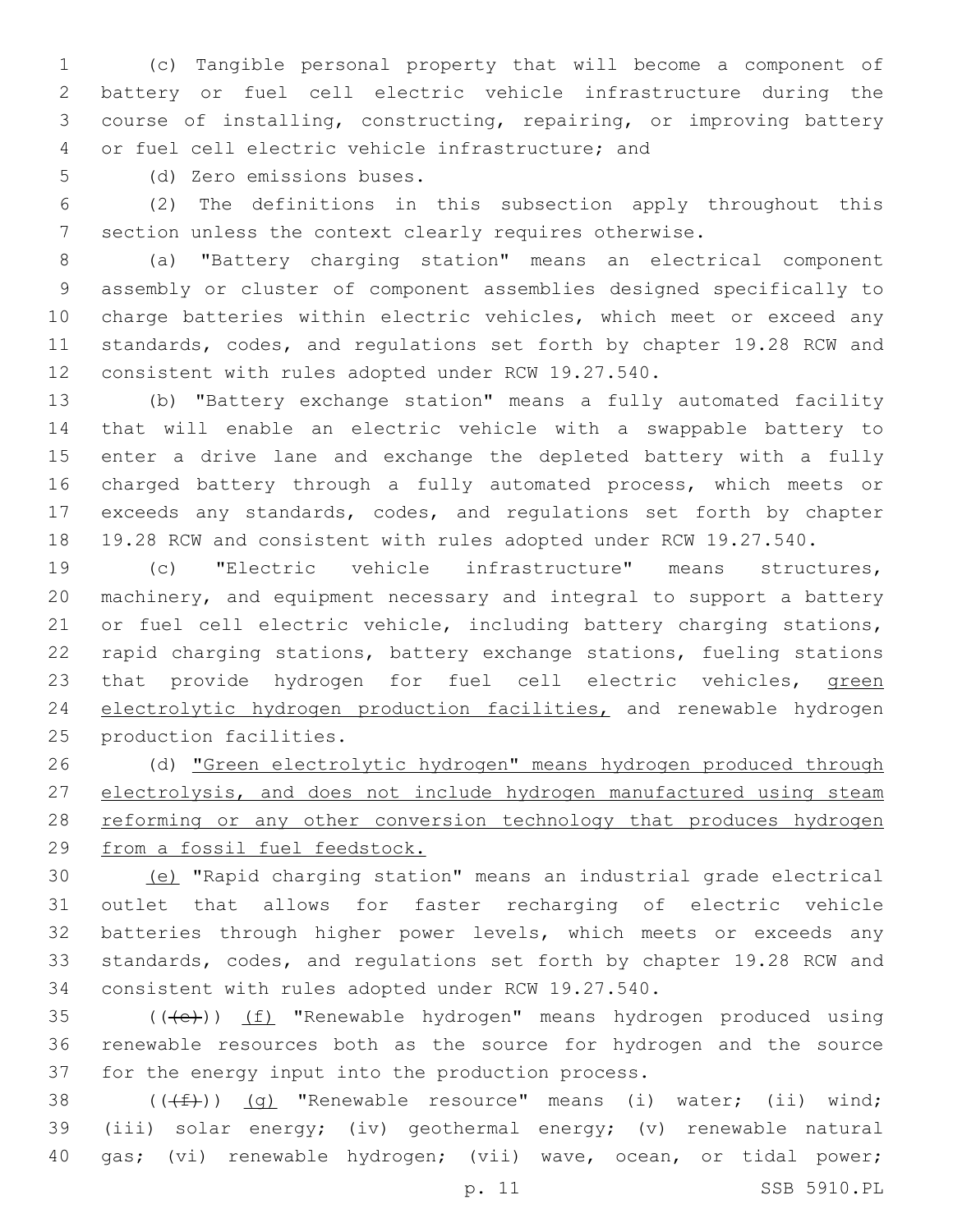(viii) biodiesel fuel that is not derived from crops raised on land cleared from old growth or first growth forests; or (ix) biomass 3 energy.

 ( $(\overline{+q})$ ) (h) "Zero emissions bus" means a bus that emits no exhaust gas from the onboard source of power, other than water vapor.

 (3) On the last day of January, April, July, and October of each year, the state treasurer, based upon information provided by the department, must transfer from the multimodal transportation account to the general fund a sum equal to the dollar amount that would otherwise have been deposited into the general fund during the prior calendar quarter but for the exemption provided in this section. Information provided by the department to the state treasurer must be 13 based on the best available data, except that the department may provide estimates of taxes exempted under this section until such time as retailers are able to report such exempted amounts on their 16 tax returns.

17 (4) This section expires July 1, 2025.

 **Sec. 403.** RCW 82.29A.125 and 2019 c 287 s 14 are each amended to 19 read as follows:

 (1) Leasehold excise tax may not be imposed on leases to tenants of public lands for purposes of installing, maintaining, and 22 operating electric vehicle infrastructure.

 (2) The definitions in this subsection apply throughout this section unless the context clearly requires otherwise.

 (a) "Battery charging station" means an electrical component assembly or cluster of component assemblies designed specifically to 27 charge batteries within electric vehicles, which meet or exceed any standards, codes, and regulations set forth by chapter 19.28 RCW and consistent with rules adopted under RCW 19.27.540.

 (b) "Battery exchange station" means a fully automated facility that will enable an electric vehicle with a swappable battery to enter a drive lane and exchange the depleted battery with a fully charged battery through a fully automated process, which meets or exceeds any standards, codes, and regulations set forth by chapter 19.28 RCW and consistent with rules adopted under RCW 19.27.540.

 (c) "Electric vehicle infrastructure" means structures, machinery, and equipment necessary and integral to support an electric vehicle, including battery charging stations, rapid charging stations, battery exchange stations, fueling stations that provide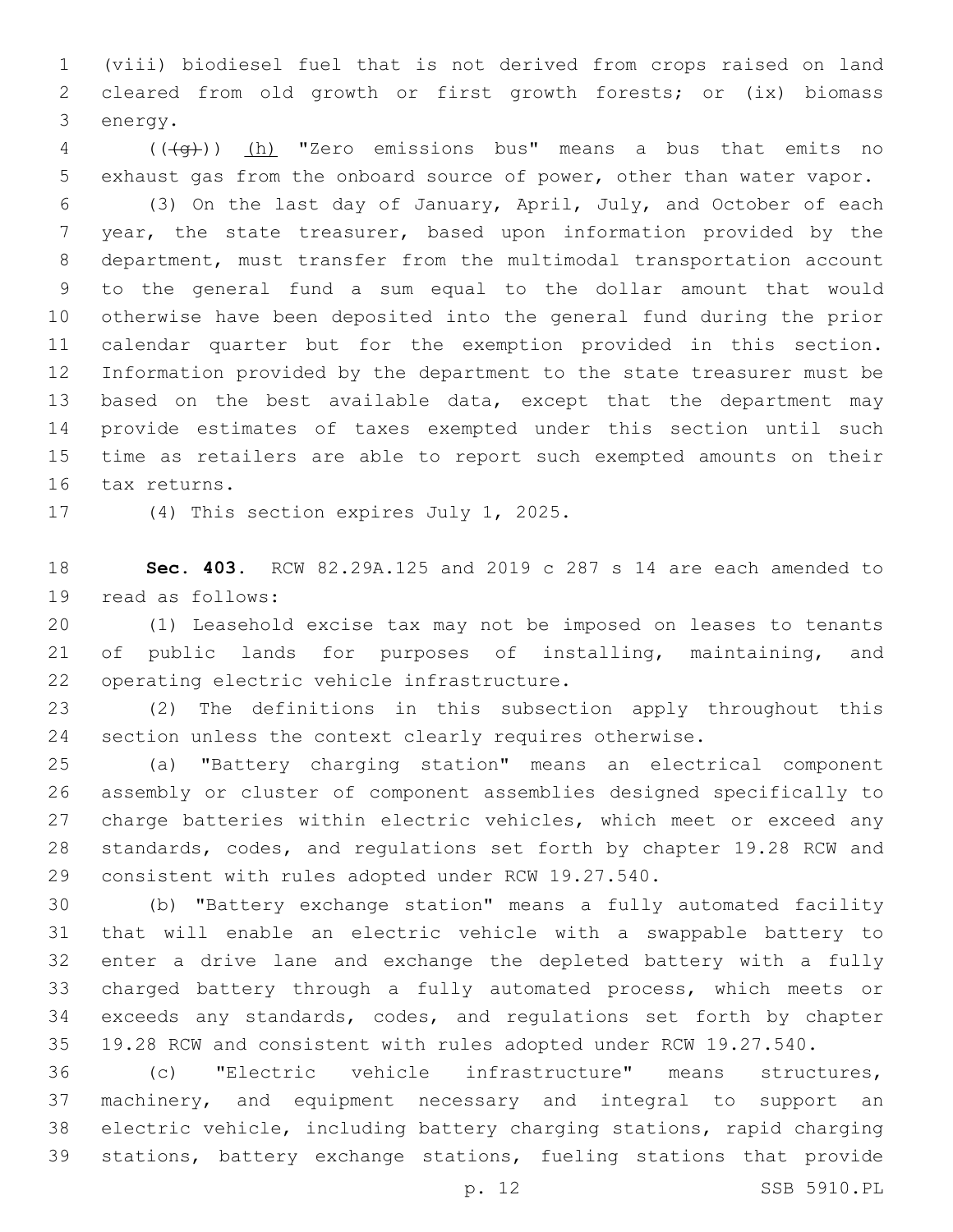hydrogen for fuel cell electric vehicles, green electrolytic hydrogen production facilities, and renewable hydrogen production facilities.

 (d) "Green electrolytic hydrogen" means hydrogen produced through electrolysis, and does not include hydrogen manufactured using steam reforming or any other conversion technology that produces hydrogen from a fossil fuel feedstock.

 (e) "Rapid charging station" means an industrial grade electrical outlet that allows for faster recharging of electric vehicle batteries through higher power levels, which meets or exceeds any standards, codes, and regulations set forth by chapter 19.28 RCW and consistent with rules adopted under RCW 19.27.540.

12 (((e)) (f) "Renewable hydrogen" means hydrogen produced using renewable resources both as the source for hydrogen and the source 14 for energy input into the production process.

 $((\text{+f}))(q)$  "Renewable resource" means (i) water; (ii) wind; (iii) solar energy; (iv) geothermal energy; (v) renewable natural gas; (vi) renewable hydrogen; (vii) wave, ocean, or tidal power; (viii) biodiesel fuel that is not derived from crops raised on land cleared from old growth or first growth forests; or (ix) biomass 20 energy.

21 (3) This section expires July 1, 2025.

 **Sec. 404.** RCW 54.04.190 and 2019 c 24 s 1 are each amended to 23 read as follows:

 (1) In addition to any other authority provided by law, public utility districts are authorized to produce and distribute biodiesel, ethanol, and ethanol blend fuels, including entering into crop purchase contracts for a dedicated energy crop for the purpose of generating electricity or producing biodiesel produced from Washington feedstocks, cellulosic ethanol, and cellulosic ethanol blend fuels for use in internal operations of the electric utility 31 and for sale or distribution.

(2) In addition to any other authority provided by law:

 (a) Public utility districts are authorized to produce renewable 34 natural gas, green electrolytic hydrogen, and renewable hydrogen and 35 utilize the renewable natural gas, green electrolytic hydrogen, or renewable hydrogen they produce for internal operations.

37 (b) Public utility districts may sell renewable natural gas $_L$ green electrolytic hydrogen, or renewable hydrogen that is delivered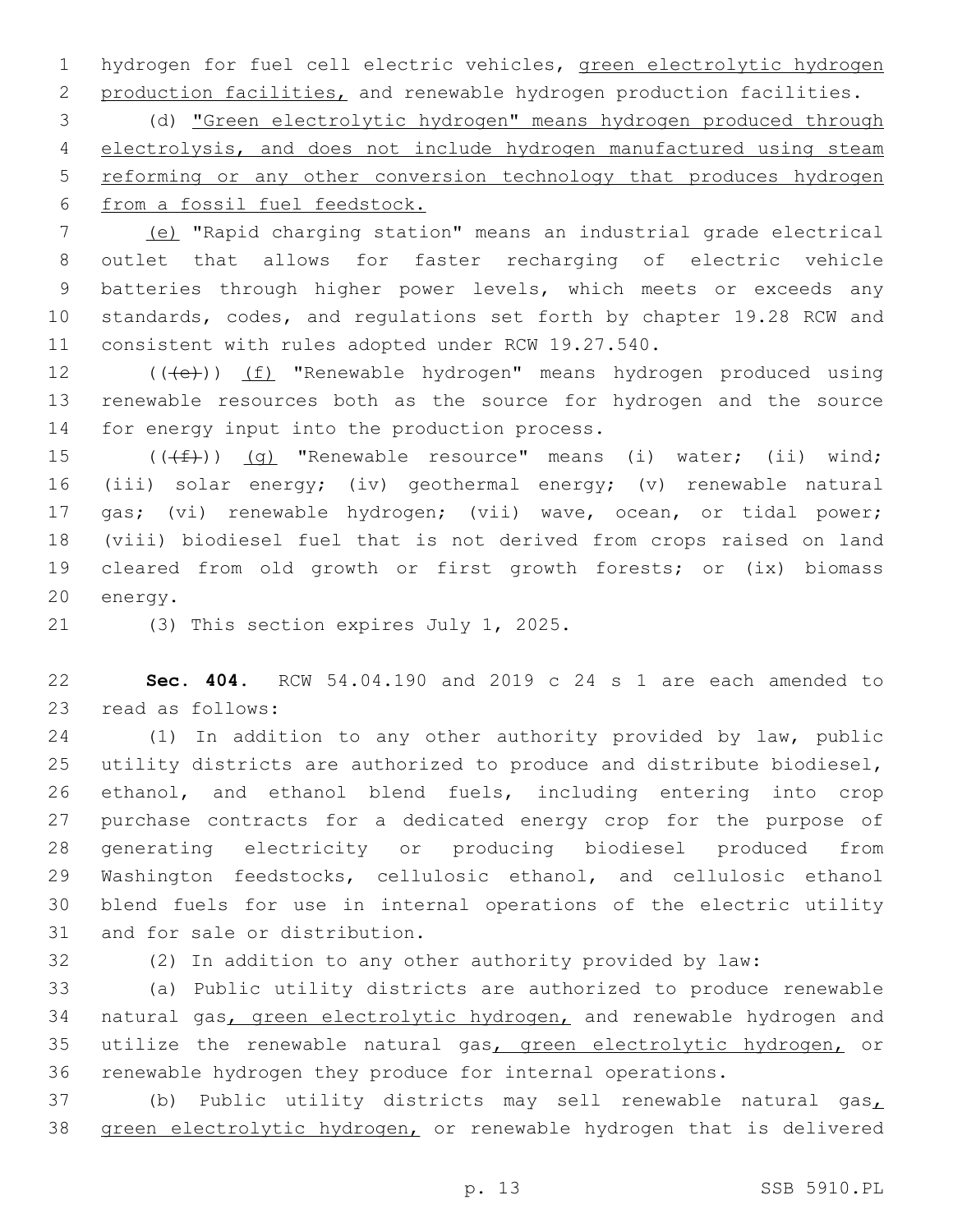into a gas transmission pipeline located in the state of Washington 2 or delivered in pressurized containers:

(i) At wholesale;3

(ii) To an end-use customer; or4

 (iii) If delivered in a pressurized container, or if the end-use customer takes delivery of the renewable natural gas, green 7 electrolytic hydrogen, or renewable hydrogen through a pipeline, and the end-use customer is an eligible purchaser of natural gas from sellers other than the gas company from which that end-use customer 10 takes transportation service and:

 (A) When the sale is made to an end-use customer in the state of Washington, the sale is made pursuant to a transportation tariff approved by the Washington utilities and transportation commission; 14 or

 (B) When the sale to an end-use customer is made outside of the state of Washington, the sale is made pursuant to a transportation tariff approved by the state agency which regulates retail sales of 18 natural gas.

 (c) Public utility districts may sell renewable natural gas, green electrolytic hydrogen, or renewable hydrogen at wholesale or to an end-use customer through a pipeline directly from renewable 22 natural gas, green electrolytic hydrogen, or renewable hydrogen production facilities to facilities that compress, liquefy, or 24 dispense compressed natural gas, liquefied natural gas, green 25 electrolytic hydrogen, or renewable hydrogen fuel for end use as a 26 transportation fuel.

 (d) Public utility districts may sell green electrolytic hydrogen 28 or renewable hydrogen at wholesale or to an end-use customer in pressurized containers directly from green electrolytic hydrogen or renewable hydrogen production facilities to facilities that utilize green electrolytic hydrogen or renewable hydrogen as a nonutility 32 related input for a manufacturing process.

 (3) Except as provided in subsection (2)(b)(iii) of this section, nothing in this section authorizes a public utility district to sell renewable natural gas, green electrolytic hydrogen, or renewable hydrogen delivered by pipeline to an end-use customer of a gas 37 company.

 (4)(a) Except as provided in this subsection (4), nothing in this section authorizes a public utility district to own or operate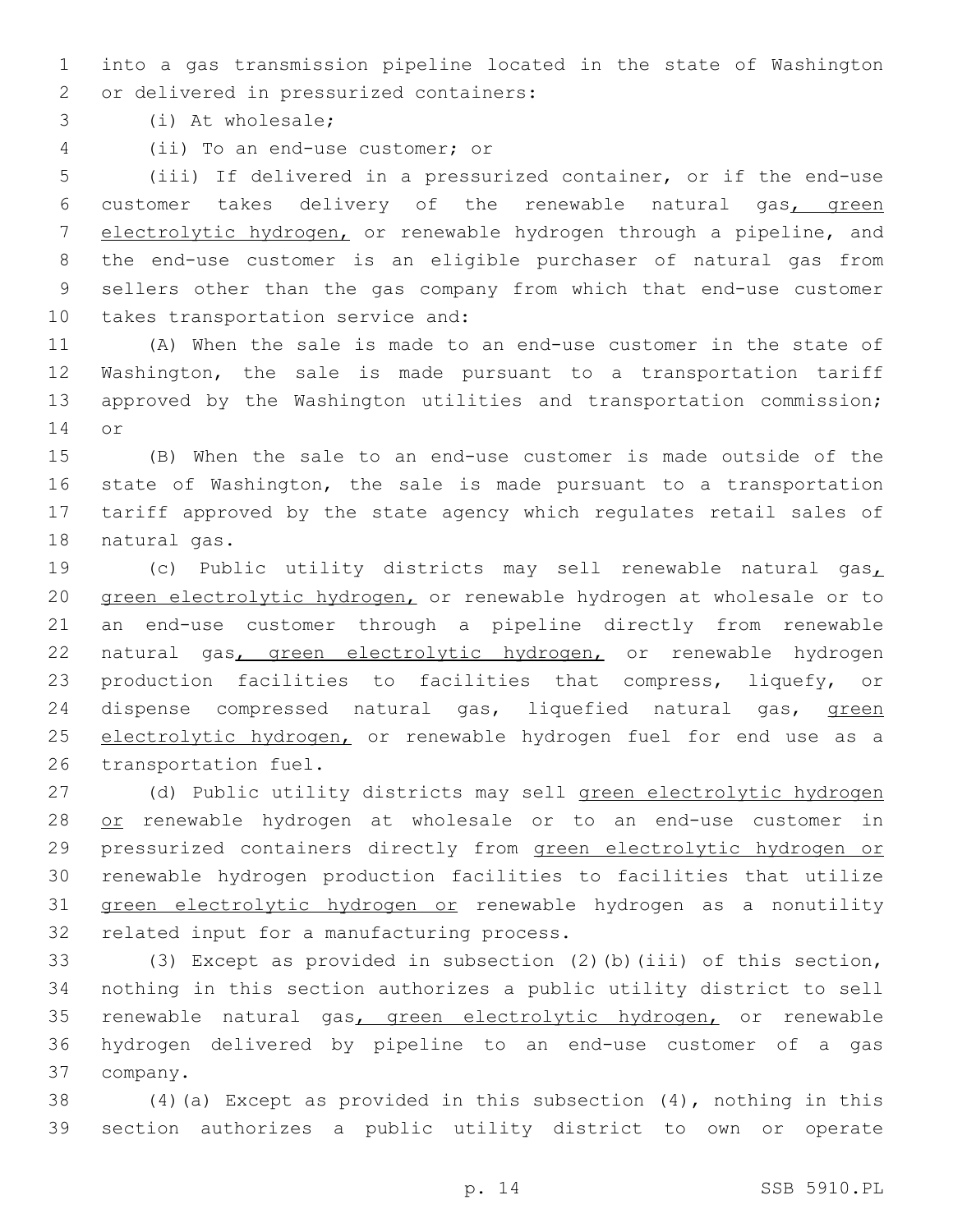natural gas distribution pipeline systems used to serve retail 2 customers.

 (b) For the purposes of subsection (2)(b) of this section, public utility districts are authorized to own and operate interconnection 5 pipelines that connect renewable natural gas, green electrolytic hydrogen, or renewable hydrogen production facilities to gas 7 transmission pipelines.

 (c) For the purposes of subsection (2)(c) of this section, public utility districts may own and/or operate pipelines to supply, and/or 10 compressed natural gas, liquefied natural gas, green electrolytic 11 hydrogen, or renewable hydrogen facilities to provide, renewable 12 natural gas, green electrolytic hydrogen, or renewable hydrogen for end use as a transportation fuel if all such pipelines and facilities are located in the county in which the public utility district is 15 authorized to provide utility service.

 (5) Exercise of the authorities granted under this section to public utility districts does not subject them to the jurisdiction of the utilities and transportation commission, except that public utility districts are subject only to administration and enforcement by the commission of state and federal requirements related to pipeline safety and fees payable to the commission that are applicable to such administration and enforcement.

 (6) The definitions in this subsection apply throughout this section unless the context clearly requires otherwise.

 (a) "Green electrolytic hydrogen" means hydrogen produced through 26 electrolysis, and does not include hydrogen manufactured using steam 27 reforming or any other conversion technology that produces hydrogen from a fossil fuel feedstock.

 (b) "Renewable natural gas" means a gas consisting largely of methane and other hydrocarbons derived from the decomposition of organic material in landfills, wastewater treatment facilities, and 32 anaerobic digesters.

33 (((b))) (c) "Renewable hydrogen" means hydrogen produced using renewable resources both as the source for the hydrogen and the source for the energy input into the production process.

36 (((e))) (d) "Renewable resource" means: (i) Water; (ii) wind; (iii) solar energy; (iv) geothermal energy; (v) renewable natural gas; (vi) renewable hydrogen; (vii) wave, ocean, or tidal power; (viii) biodiesel fuel that is not derived from crops raised on land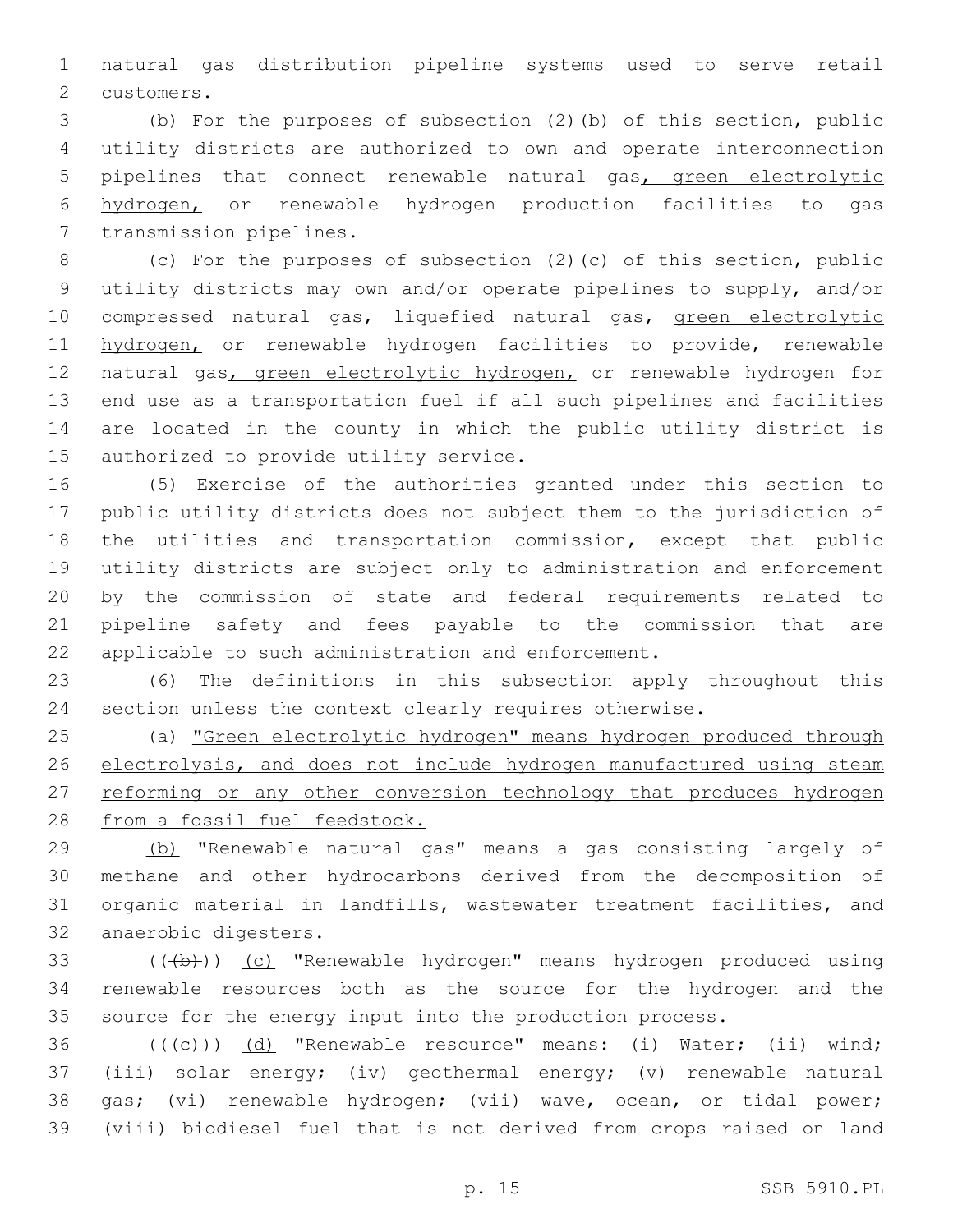cleared from old growth or first growth forests; or (ix) biomass 2 energy.

3 (((d))) (e) "Gas company" has the same meaning as in RCW 80.04.010.4

 **Sec. 405.** RCW 35.92.050 and 2002 c 102 s 3 are each amended to read as follows:6

 A city or town may also construct, condemn and purchase, purchase, acquire, add to, alter, maintain, and operate works, plants, facilities for the purpose of furnishing the city or town and 10 its inhabitants, and any other persons, with gas, electricity, green electrolytic hydrogen as defined in RCW 54.04.190, renewable hydrogen 12 as defined in RCW 54.04.190, and other means of power and facilities for lighting, including streetlights as an integral utility service incorporated within general rates, heating, fuel, and power purposes, public and private, with full authority to regulate and control the use, distribution, and price thereof, together with the right to handle and sell or lease, any meters, lamps, motors, transformers, and equipment or accessories of any kind, necessary and convenient for the use, distribution, and sale thereof; authorize the construction of such plant or plants by others for the same purpose, and purchase gas, electricity, or power from either within or without the city or town for its own use and for the purpose of selling to its inhabitants and to other persons doing business within the city 24 or town and requlate and control the use and price thereof.

# **Part 5 MISCELLANEOUS**

 NEW SECTION. **Sec. 501.** Sections 104 and 201 of this act are necessary for the immediate preservation of the public peace, health, or safety, or support of the state government and its existing public institutions, and take effect immediately.

 NEW SECTION. **Sec. 502.** If any provision of this act or its application to any person or circumstance is held invalid, the remainder of the act or the application of the provision to other persons or circumstances is not affected.